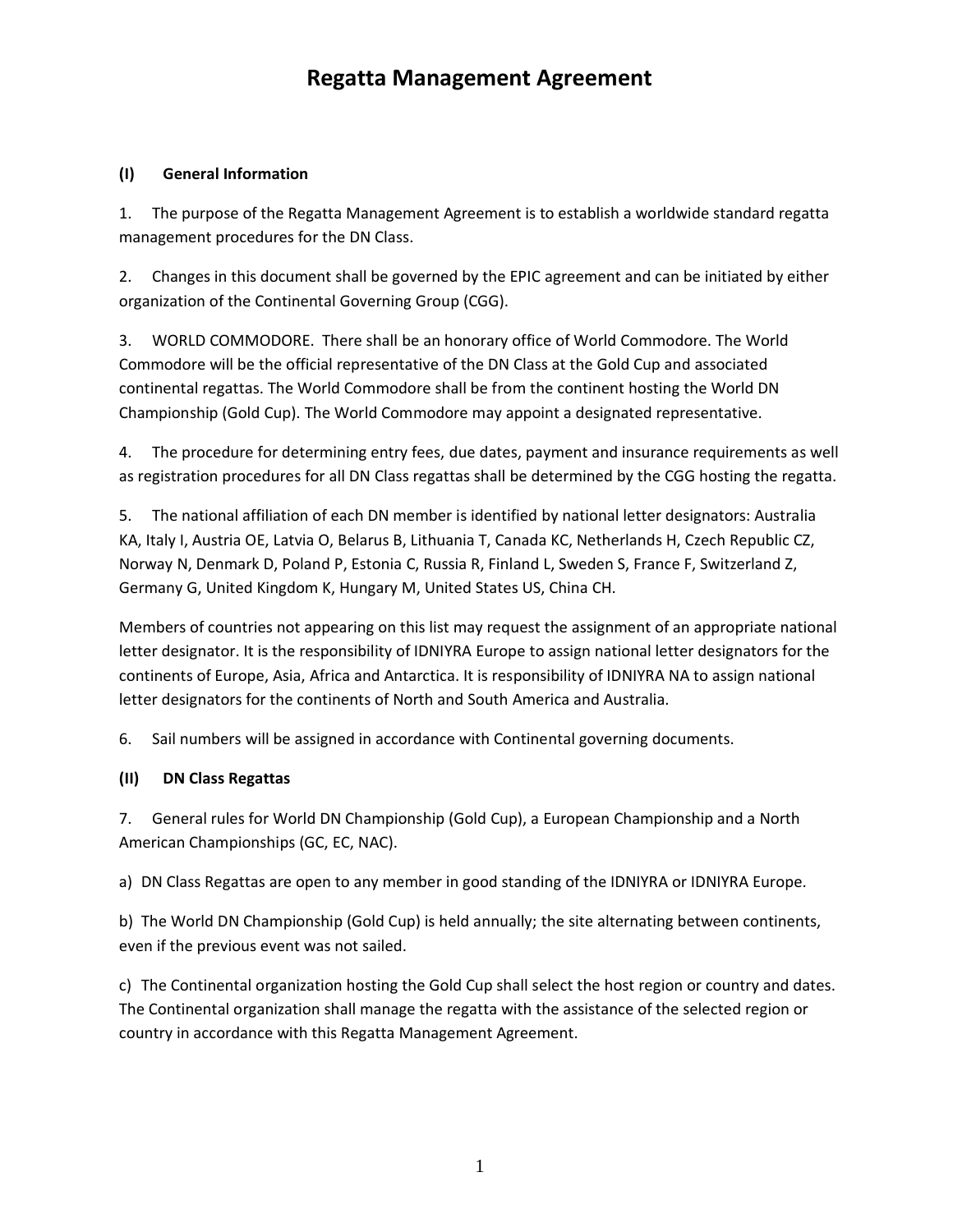d) The GC, EC, NAC shall be held during a specific week, beginning on a Saturday with registration and with Sunday as first racing day. The regatta ends on or before the following Saturday.

e) *Gold Cup Racing* There shall be seven races scheduled for each fleet at the Gold Cup and sailed alternately. Cancellation of races in one fleet shall not affect the races in another fleet. The regatta, as a whole, will be considered a complete event if the Gold Fleet finishes a minimum of three races, regardless of the number of races completed by the other fleets. If the regatta is completed, prizes will be awarded to all fleets that have completed one or more races.

f) If no races have been completed, day 1 may be postponed. If the regatta is moved, the CGG may restart the regatta. If all fleets have completed four races by sunset of the third day, the regatta is over. If the minimum number of races has not been completed by sunset of the fourth day, racing will continue on the remaining days until the minimum number of races is completed. The regatta is cancelled if the minimum number of races has not been completed by sunset on Saturday, or in view of the weather and/or ice conditions the regatta is abandoned by the Race Committee. On the final day, every effort should be made to complete all the originally scheduled races.

g) Cancellation of races in one fleet shall not affect the races in another fleet.

8. Specific rules for European and North American Championships

a) The European and North American Championships are held annually on their respective continent.

b) It is the responsibility of the relevant CGG to select the host region/country and with the assistance of that regional authority, to manage the EC and NAC regatta in accordance with this Regatta Management Agreement and the relevant continental bylaws.

c) *Dates*. The Continental organization hosting the Championship regatta not held in conjunction with the Gold Cup shall pick dates that do not conflict with the Gold Cup. There shall be a minimum of 13 days between events. The regatta start date, number of days of the regatta and number of races shall be determined by the host Continental Governing Documents or Notice of Race and Sailing Instructions.

d) When held in conjunction with the Gold Cup, the regatta is held on the day or days remaining after the completion of the Gold Cup. There shall be seven races scheduled for each fleet and sailed alternately.

e) Cancellation of races in one fleet shall not affect the races in another fleet.

f) The regatta, as a whole, will be considered a complete event if the Gold Fleet finishes a minimum of three races, regardless of the number of races completed by the other fleets. If the regatta is completed, prizes will be awarded to all fleets that have completed one or more races.

g) *Entries* The regatta is open to any member in good standing of the IDNIYRA or IDNIYRA Europe. Fees and entry dates are set by the continental organization hosting the event.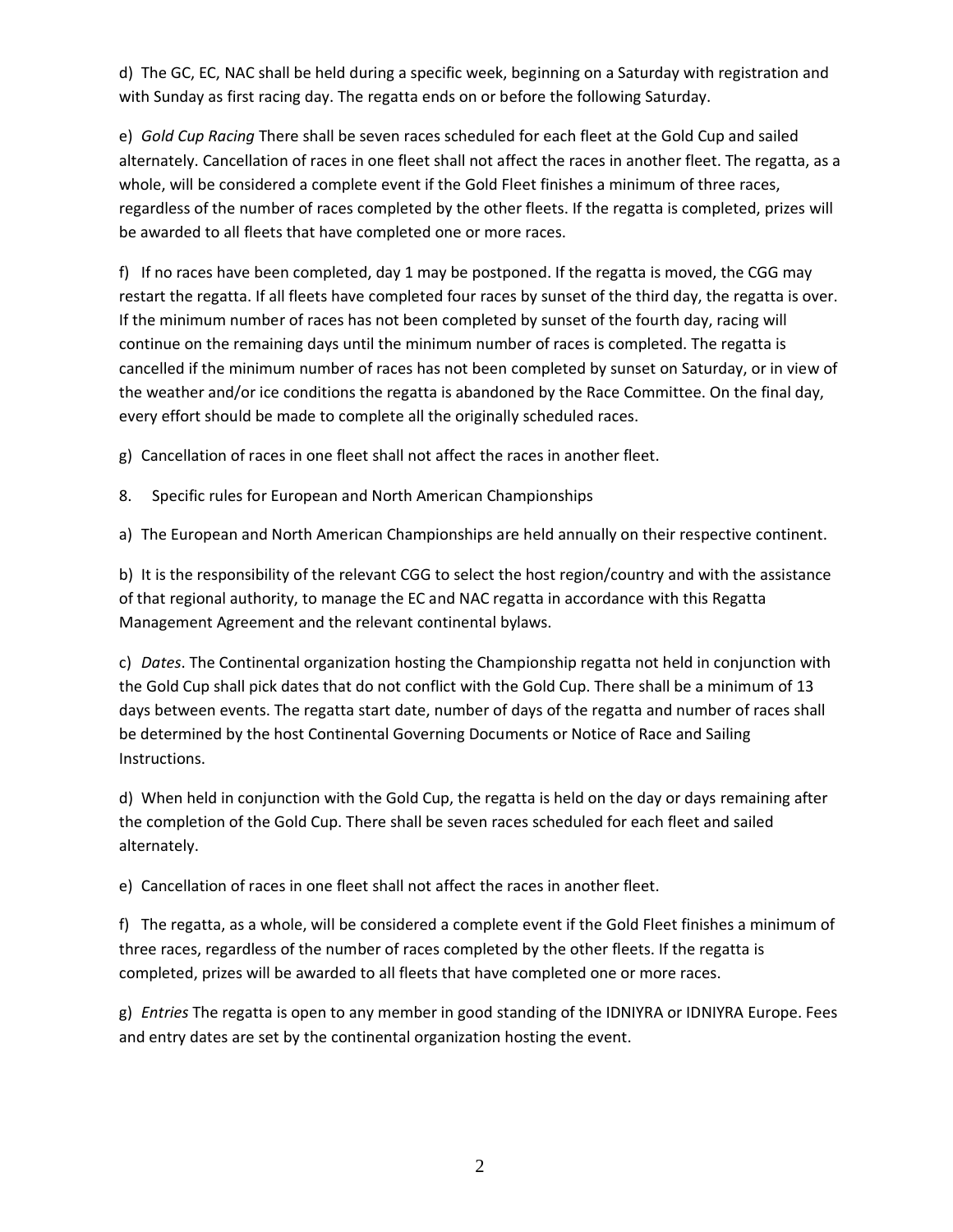### **(III) Race management procedures**

# 9. Check-in

a) Every skipper must register in accordance with the host continental governing documents and the Notice of Race.

b) All skippers are required to show Proof of Liability Insurance. The amount of insurance will be determined by the host CGD or Notice of Race.

c) Following registration and after fleet assignments are determined, the race committee will conduct a random drawing for starting positions for the first race. In subsequent races, yachts are positioned on the starting line according to their finishing position in the previous race.

## 10. Fleet Splitting and Assignments

a) All registered sailors will be divided into fleets as necessary. The number of sailors in each fleet will be determined by the race committee, with approval of a majority of those members of the host CGG present, after the close of registration. The recommended maximum fleet size is fifty sailors per fleet. Fleets of approximately equal size are desirable but not mandated. When determining fleet size the safety of all participants is the primary consideration.

b) Fleet assignments will be based on the following criteria:

## 1. *Gold Fleet:*

- Skippers who finished in the first 3 places in the Silver Fleet of the preceding continental or higher regatta.
- Skippers who finished in the first 12 places of the Silver Fleet mini-qualification race.
- The remainder of this fleet will be comprised of the top ranked skippers who have registered and checked-in prior to the deadline.

## 2. *Silver Fleet:*

- Skippers who finished in the first three places in the Bronze Fleet of the preceding continental or higher regatta.
- Skippers who finished in the first 12 places of the Bronze Fleet mini-qualification race.
- The remainder of this fleet will be comprised of the top ranked skippers who have registered and checked-in prior to the deadline that are not in a higher fleet.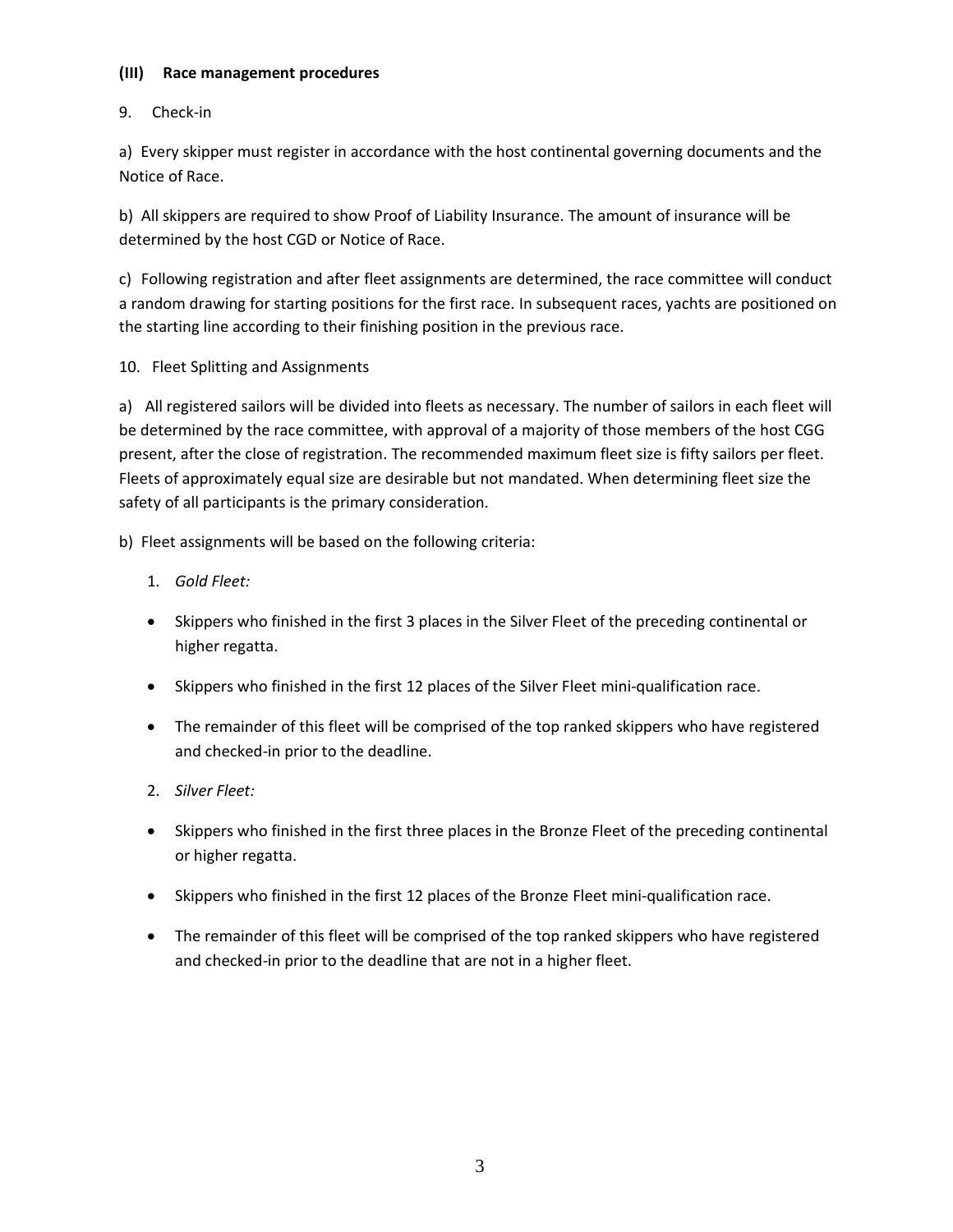- 3. *Bronze Fleet:*
- Skippers who finished in the first three places in the Aluminum Fleet in the preceding continental or higher regatta.
- Skippers who finished in the first 12 places of the Aluminum Fleet mini qualification race.
- The remainder of this fleet will be comprised of the top ranked skippers who have registered and checked-in prior to the deadline that are not in a higher fleet.
- 4. *Aluminum Fleet:*
- All remaining skippers.

### 11. Race Sequence

a) The races are scheduled in the following sequence: Mini-qualification races, then races as defined in relevant sailing instruction.

b) Delays caused by weather or ice conditions may necessitate changes in the above schedule. The host region authority in consultation with the continental class officers present at the regatta has the authority to make changes deemed necessary for safety or to complete the regatta in time. This may include postponing to a later day, canceling non-gold fleets to give time for Gold fleet races and other appropriate measures.

### 12. Mini Qualification Races

a) A race will be held for all non-ranked and Aluminum fleet sailors. This race will be a minimum of three laps with the first 12 places qualifying for Bronze fleet. The remainder of the finishers will be scored as follows: 13th place will receive the 1st place points, 14th place will receive the 2nd place points, 15th place will receive the 3rd place points, and so on to the end of the finishers. The race will be counted as the first Aluminum fleet race.

b) The race committee must be notified of any protest involving the first 12 finishers within 10 minutes of the last boat finishing.

c) A second race will be held for all Bronze fleet sailors including those who have just qualified for Bronze fleet. This race will start no sooner than 20 minutes after the 12th boat finishes the previous qualifier. This race will be a minimum of three laps with the first 12 places qualifying for the Silver fleet.

d) The remainder of the finishers will be scored as follows: 13th place will receive the 1st place points, 14th place will receive the 2nd place points, 15th place will receive the 3rd place points, and so on to the end of the finishers. The race will be counted as the first Bronze Fleet race.

e) A third race will be held for all Silver fleet sailors including those who have just qualified for Silver fleet. This race will start no sooner than 20 minutes after the 12th boat finishes the previous qualifier. This race will be a minimum of three laps with the first 12 places qualifying for the Gold fleet. The remainder of the finishers will be scored as follows: 13th place will receive the 1st place points, 14th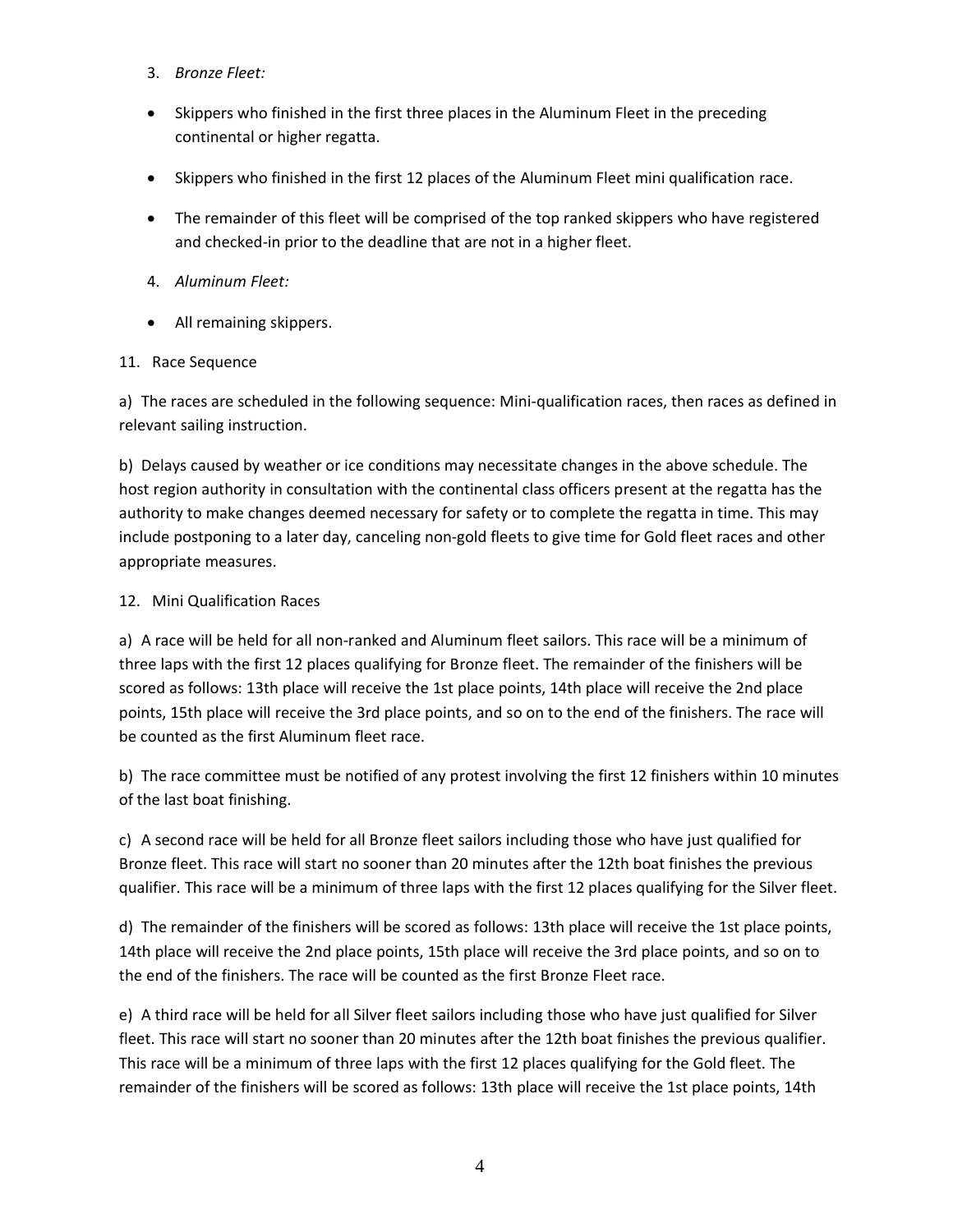place will receive the 2nd place points, 15th place will receive the 3rd place points, and so on to the end of the finishers. This race will be counted as the first Silver fleet race.

f) The first race of the Gold fleet will start no sooner than 20 minutes after the 12th boat finishes the previous qualifier. The Race Committee, with the approval of the Governing Committee members present at the race, may cancel the Mini-qualification Races if time or conditions warrant.

## 13. Scoring

a) DN race system Scoring will be done by assigning points in the following manner: first place, 1 point; second place, 2 points; third place, 3 points; fourth place, 4 points; fifth place, 5 points; etc. - lowest score to win. DNS, DNF, RET, DSQ, and DNE are assigned points equal to 1 plus the number of yachts in the fleet after the mini-qualification races.

b) Ties will be broken by the following algorithm: If two or more skippers are tied for a position, the skipper who finished ahead of the other in the most races wins the tie. If the tie is not broken, the skipper who finished ahead of the other in the last race wins the tie. If necessary, the next to last race will be used to break the tie. If the tie is still not broken, the next previous race will be compared, and so on in reverse order. If the tie is not broken after all races are compared, it will be declared a tie. Note: All races will be considered in breaking ties (including any throw-outs).

c) Throw-outs: When fewer than five (5) races are completed a yacht's score shall be total of her race scores. When from five (5) to eleven (11) races are completed, a yacht's score will be the total of her race scores, excluding her worst score, except that at DNE (Disqualification Not Excludable) may not be excluded. When twelve (12) or more races are complete, a yacht's score will be the total of her race scores, excluding her two worse scores, except that a DNE may not be excluded.

d) Definitions: The following definitions apply to regatta scoring.

- **DNS** (Did Not Start): a competitor who did not start a race.
- **DNF** (Did Not Finish): a competitor that started a race but did not finish.
- **DSQ** (Disqualified): a competitor who is disqualified by the race committee and or protest committee.
- **DNE** (Disqualified Not Excludable) : a competitor who is disqualified by a race committee or protest committee, where that disqualification may not be excluded from the score.
- **RET** (Retired After Finishing): a competitor that started and finished a race but advised the race committee that he/she would withdraw from the race instead of being scored in his/her finishing position. Other yacht's scores are to be adjusted accordingly."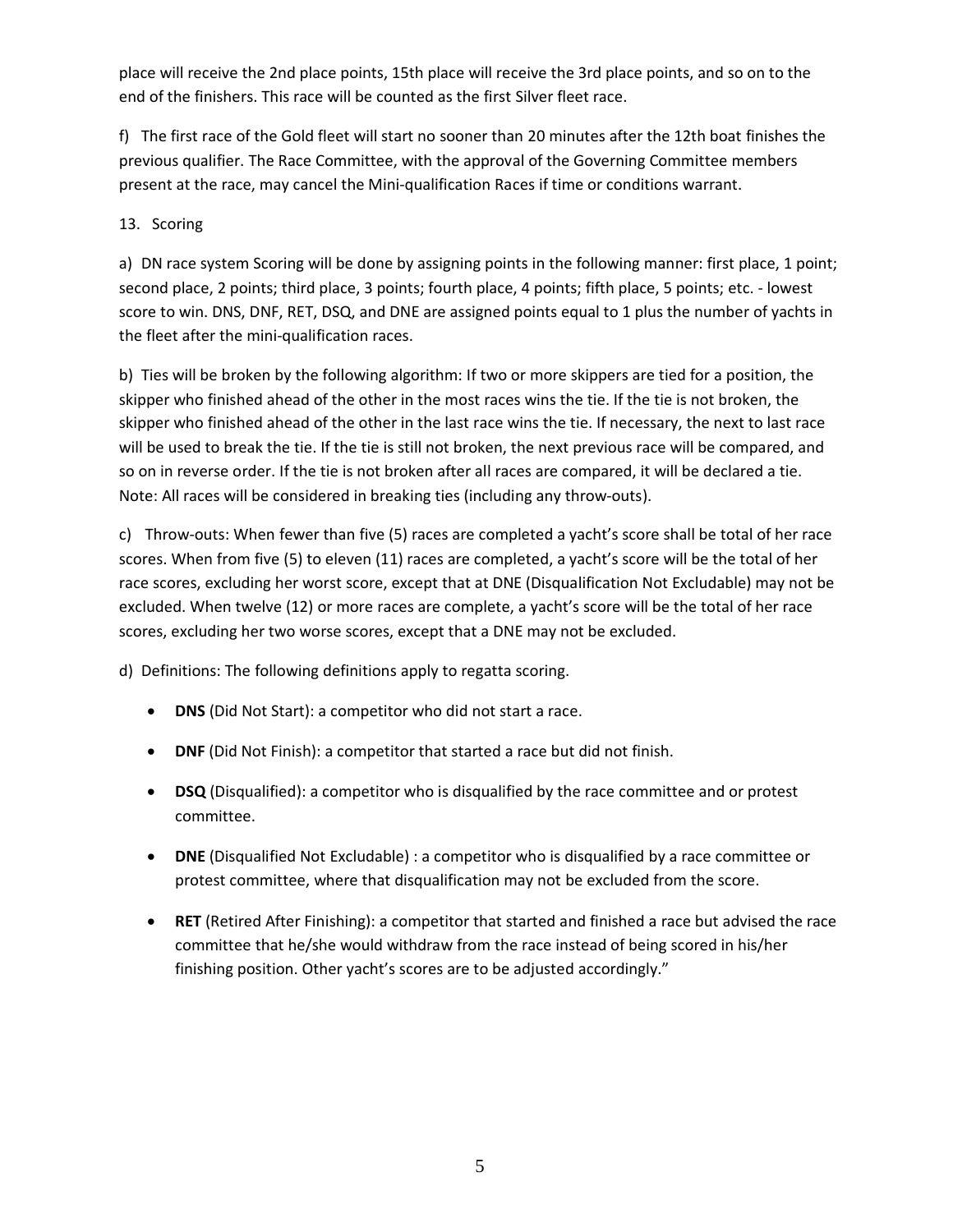### 14. DN Split Fleet Ranking

The Continental Secretaries shall maintain a fleet ranking. This ranking shall be updated yearly and shall be published by October 15 using regatta results from the previous two GCs (Gold Cup), NACs (North American Championships), and ECs (European Championships). This ranking shall be the lessor of the following:

- Best finish in the Gold fleet in the previous two WCs, NACs, and ECs.
- 22 plus your best finish in the Silver fleet in the previous two WCs, NACs, and ECs.
- 40 plus your best finish in the Bronze fleet in the previous two WCs, NACs, and ECs.
- 58 plus your best finish in the Aluminum fleet in the previous two WCs, NACs, and ECs. In the event of equal ranking for more than one sailor, the ranking which is based on the most recent race result will be considered higher.

All corrections must be submitted to the respective Continental Secretary by November 15. The list will be final on December 1.

#### 15. Trophies and Prizes

The Perpetual Trophies are described in the DN Class Yearbook. They must be returned to the Association at or before the next regatta. The Gold Cup Junior Trophy shall be awarded to the best Junior sailor who is under 25 years old on the day of check-in.

Keeper Trophies will be awarded to the first ten skippers in the final standings in a Single Fleet regatta, and in a Split Fleet regatta to the first ten in each of the Fleets.

16. No commercial information will appear on any DN parts other than standard sailmaker's or builder's marks. Those marks must comply with the following criterion: One sailmaker's mark may appear on each side of the sail. The entire mark must be within 16" of the tack. One or two builder's marks may be displayed on a part made by that builder. All builder's marks must be smaller than 6" by 6". This requirement will apply from 7:00 AM of the first day of any official activity for a regatta until after the awards ceremony for that regatta.

17. The DN Class is an amateur racing association. The DN Class is managed by volunteers and is financially self-sufficient. To preserve this character, the DN Class and its members will not participate in commercial promotion at DN Class events, however, the class recognizes that many of the commercial builders of DN equipment and also sail in the DN Class and sell gear at the events. The DN Class recognizes the importance of suppliers of DN sailing products. The relationship between the DN Class and DN suppliers may include: support of raffles, advertising of DN related products and supplier listings in DN Class publications, and other similar activities in keeping with the character of the DN Class.

The CGG may allow sponsorship at DN Class events, so long as said sponsorship shall benefit the organization as a whole, and not any individual competitor or group of sailors.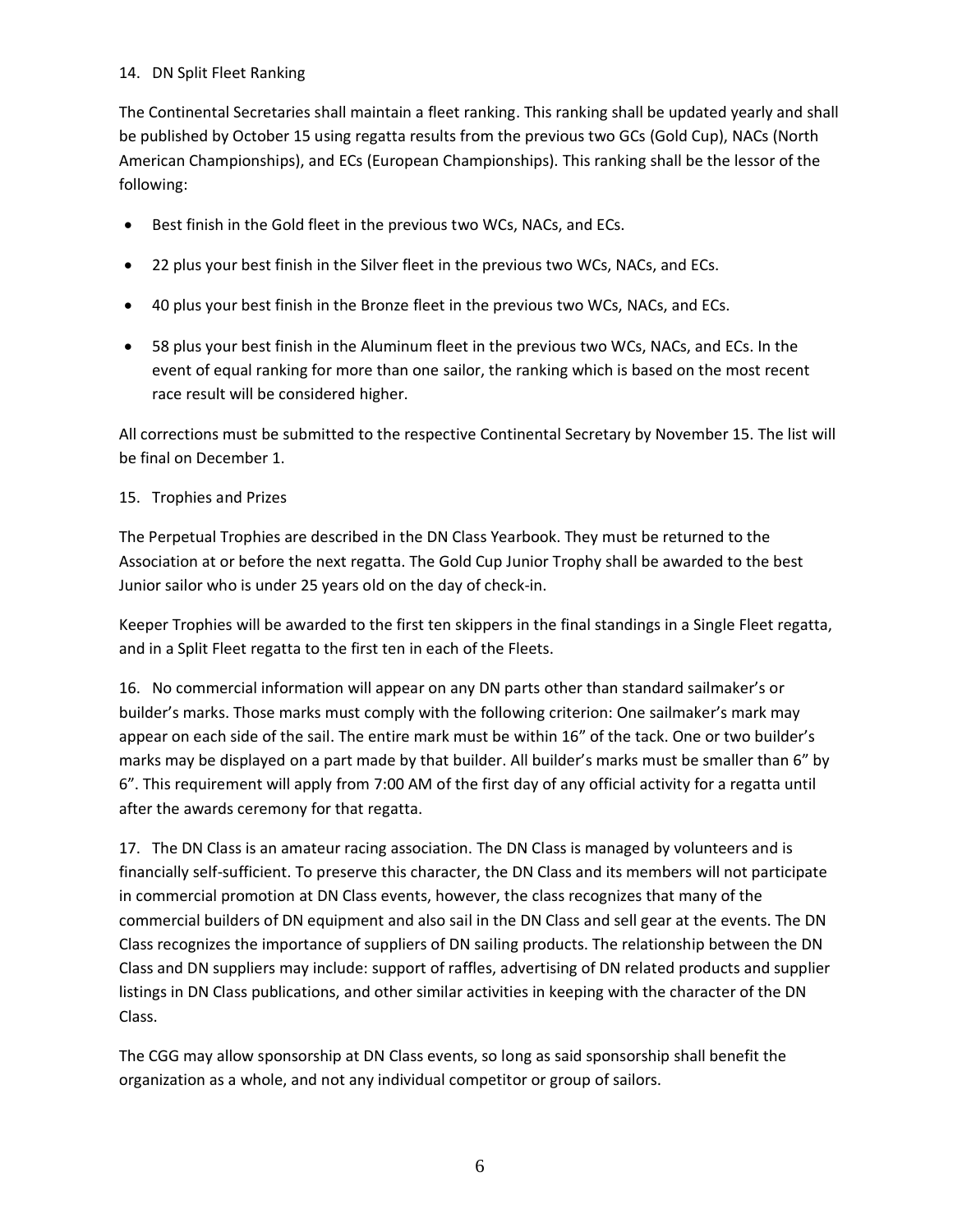### **(IV) RACING RULES**

18. The Racing Rules of the National Iceboat Authority shall prevail, supplemented by the following Association rules:

a) Failure to use a parking brake at any time a yacht is left unattended with sail up, may result in disqualification for the entire regatta if damage or injury results and the Race Committee deems it appropriate.

b) While racing, each sailor must wear a helmet that they determine adequately protects them from the hazards of the sport. As a minimum, the helmet will be hard-surfaced, energy- absorbing crushable foam-lined, covering 3/4 of the head and covering the ears. This minimum helmet standard has not been shown to provide adequate protection from the hazards of the sport in all circumstances. Interpretations of this rule may be made by the Governing Committee.

c) All races shall be a minimum of four (4) miles in length. (6 1/2 km)

d) Lap time limit shall be 6 1/2 minutes per mile (1 mile between marks = 13 minute lap time limit). (see N.I.A. Rules, Part II, par. G.)

e) No race may be started with less than 1/2 hour remaining before official sunset. This time may be increased at the discretion of the Regatta Chairman and his advisors.

f) Official sunset time shall be posted at the skippers registration area at the time of registration.

g) The same equipment (except runners and sails) must be used throughout the entire regatta, except articles found illegal in one race, or equipment determined by the race committee to be damaged and unusable.

h) No yacht shall be expected to start any race (championship, gold, silver, etc.) earlier than 15 minutes after the last boat finishes the race (or qualifier) in which the yacht competed.

i) No electronic equipment may be used during racing, except timing devices and cameras.

j) The first yacht finishes her race after completing the scheduled number of laps. Any following yacht finishes the race when she crosses the Finish Line after the finish of the first yacht. In each race, a yacht will be scored ahead of all yachts with fewer laps. Any yacht not finishing within 20 minutes of the first yacht will be scored according to her finish in the previous lap (if no laps have been completed she will be scored DNF).

k) The Continental Governing Group of the host continent may further modify the racing rules. Any modifications must be published in the Sailing Instructions and course diagram if applicable.

19. Racecourse description

a) All Championship regattas will use the National Iceboat Authority Inline or Darling race course configuration. A copy of the course diagram shall be included in the Sailing Instructions.